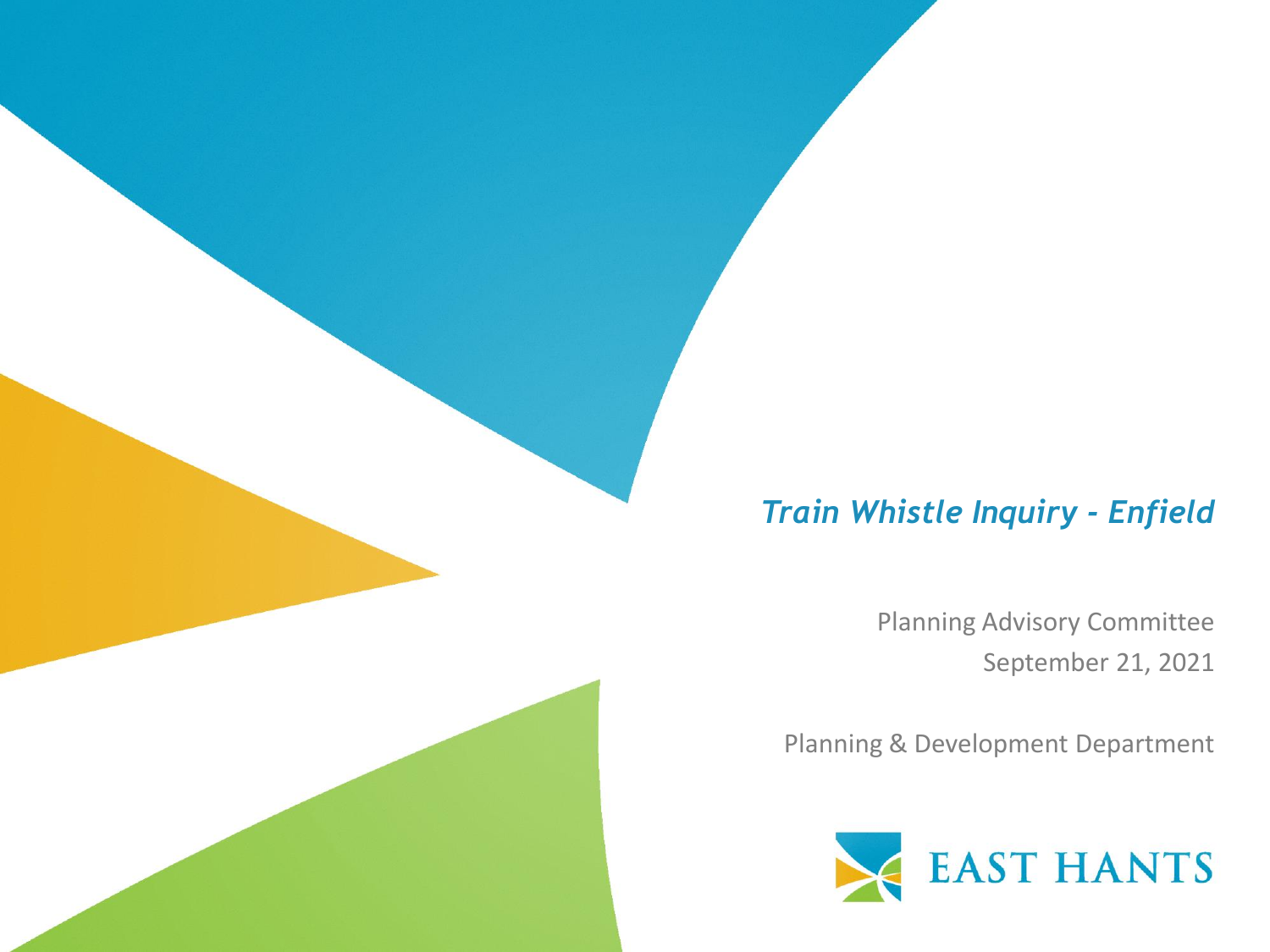## **Background**

- East Hants Council has received a letter from Edward Kainola, Enfield requesting that the Municipality take action to eliminate the train whistle at the railway crossing in Enfield.
- As Mr. Kainola mentions in his letter, it is a Municipal decision as to whether to request that a train whistle be eliminated or not.
- As noted on the Transport Canada website, "Train whistling is an important way to keep drivers, cyclists and pedestrians safe. The *Canadian Rail Operating Rules* require all trains to whistle whenever they approach a public grade crossing."

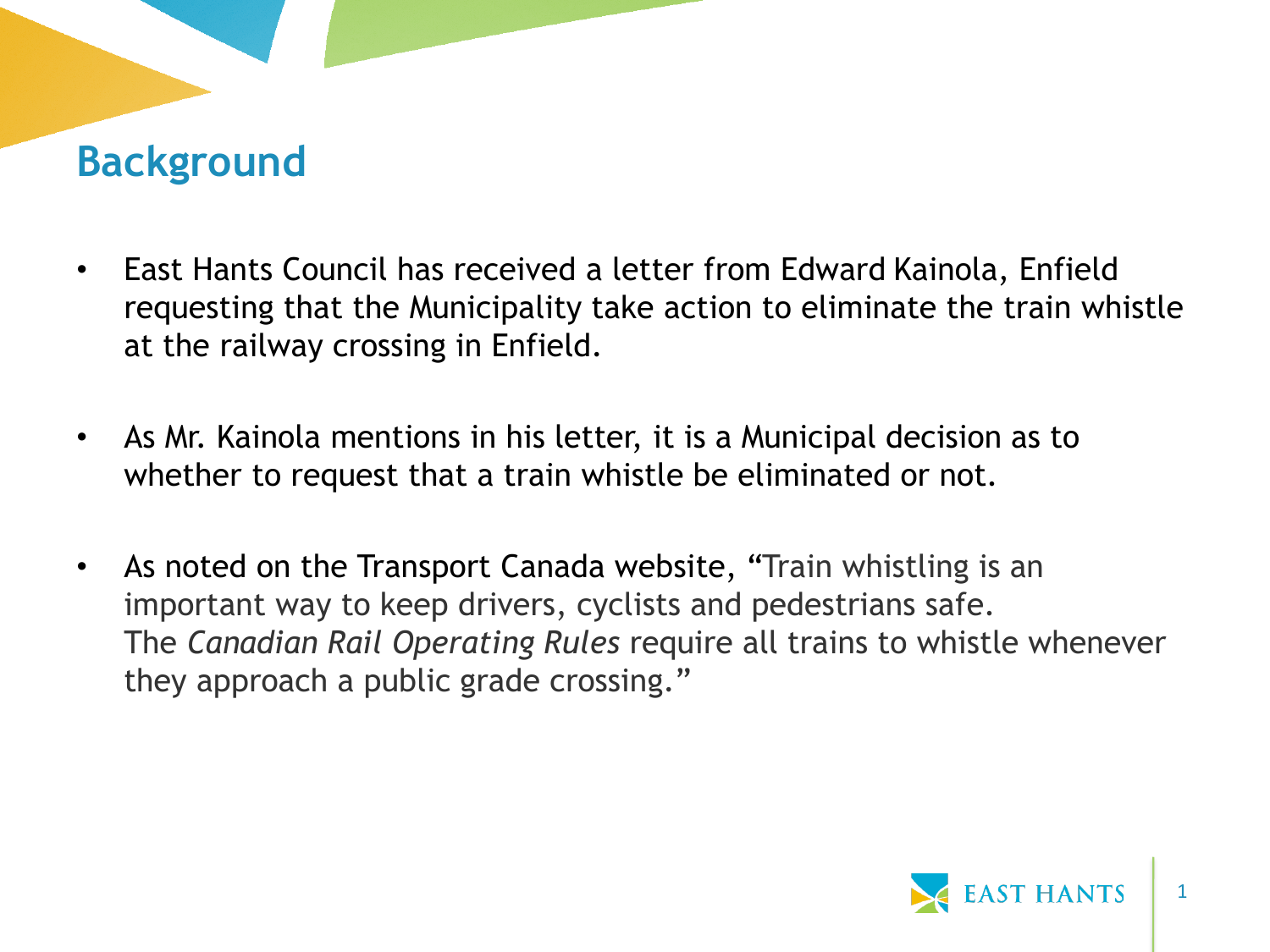# Background



- If Council wishes to proceed with the *Procedure for Eliminating Whistling a Public Grade Crossings*, the necessary steps to follow are outlined on the following slide.
- Detailed information can be found on the Transport Canada website.

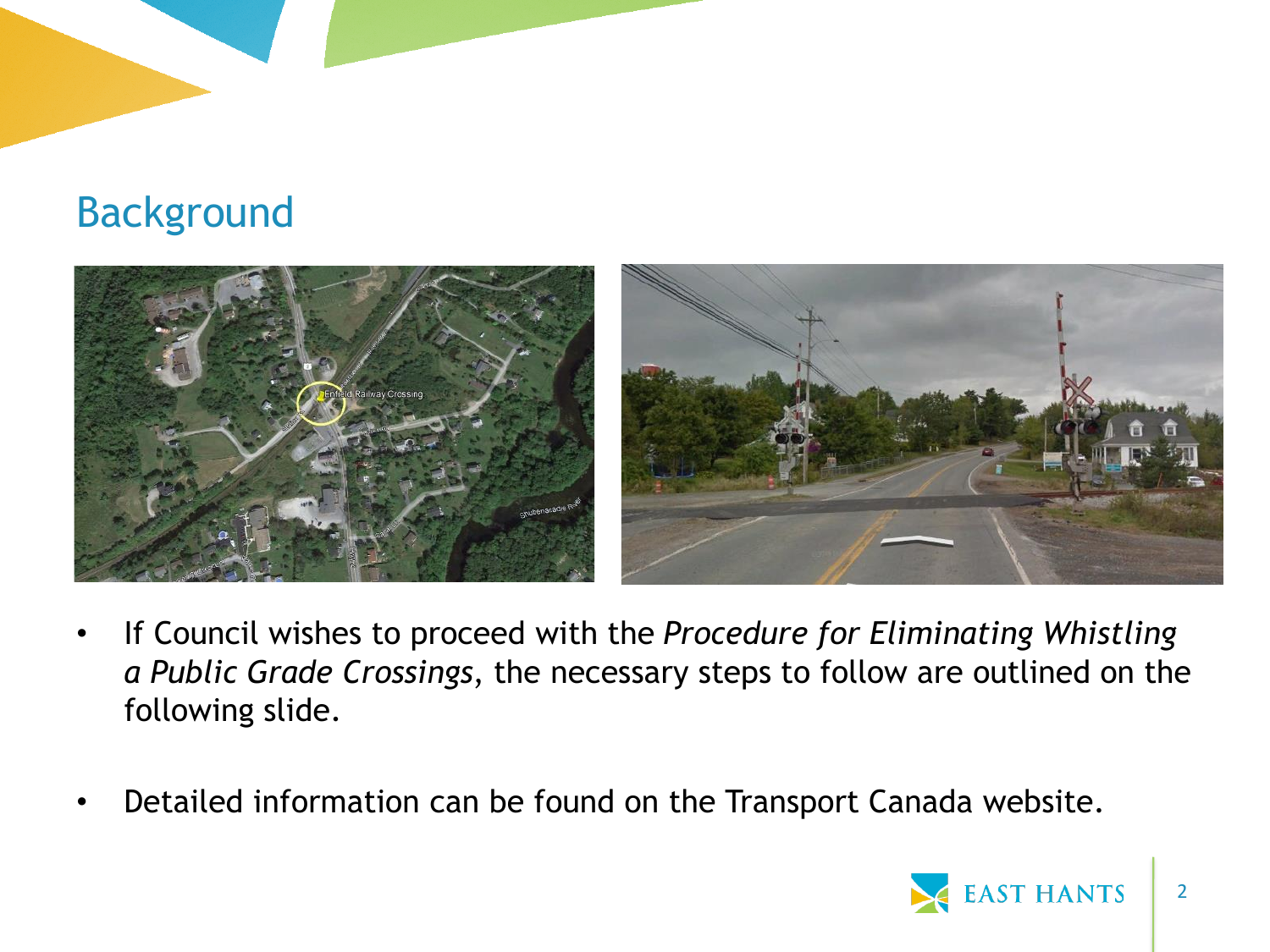# Procedure

The following is a paired down version of the *Procedure for Eliminating Whistling at Public Grade Crossings*. A full version of the requirements can be found on the Transport Canada website:

- 1. A request has to come forward from a citizen or a citizens group to Council requesting to stop train whistling at a certain area(s) along a rail corridor. *– Request has been received from Edward Kainola, resident of Enfield.*
- 2. Municipality consults with railway company to determine feasibility of request.
- 3. The municipality notifies all relevant associations or organizations and issues a public notice of its intention to pass a resolution declaring that it agrees that whistles should not be used at a specific area (crossing or multiple crossings) along a railway corridor.
- 4. The municipality and the railway company assess whether the area meets the requirements to halt train whistling of the Grade Crossings Regulations. The municipality may have to engage a professional engineer to make this determination.
- 5. Determine if the municipality and railway agree with the findings. If they do agree follow next step, if not resolve conflict.
- 6. The municipality passes a resolution declaring that it agrees that whistles should not be used in that area, thereby prohibiting train whistling.
- 7. Upon receipt of the resolution, the railway company notifies Transport Canada and informs the municipality within 30 days that it has arranged to have whistling ceased at the crossing(s).
- 8. The municipality and railway company share the responsibility for monitoring and maintaining the conditions that support the cessation of train whistling at the crossing(s). A Transport Canada Railway Safety Inspector may order the reinstatement of whistling at the crossing(s) should the responsible authorities fail to maintain the area in a manner that meets the prescribed requirements.

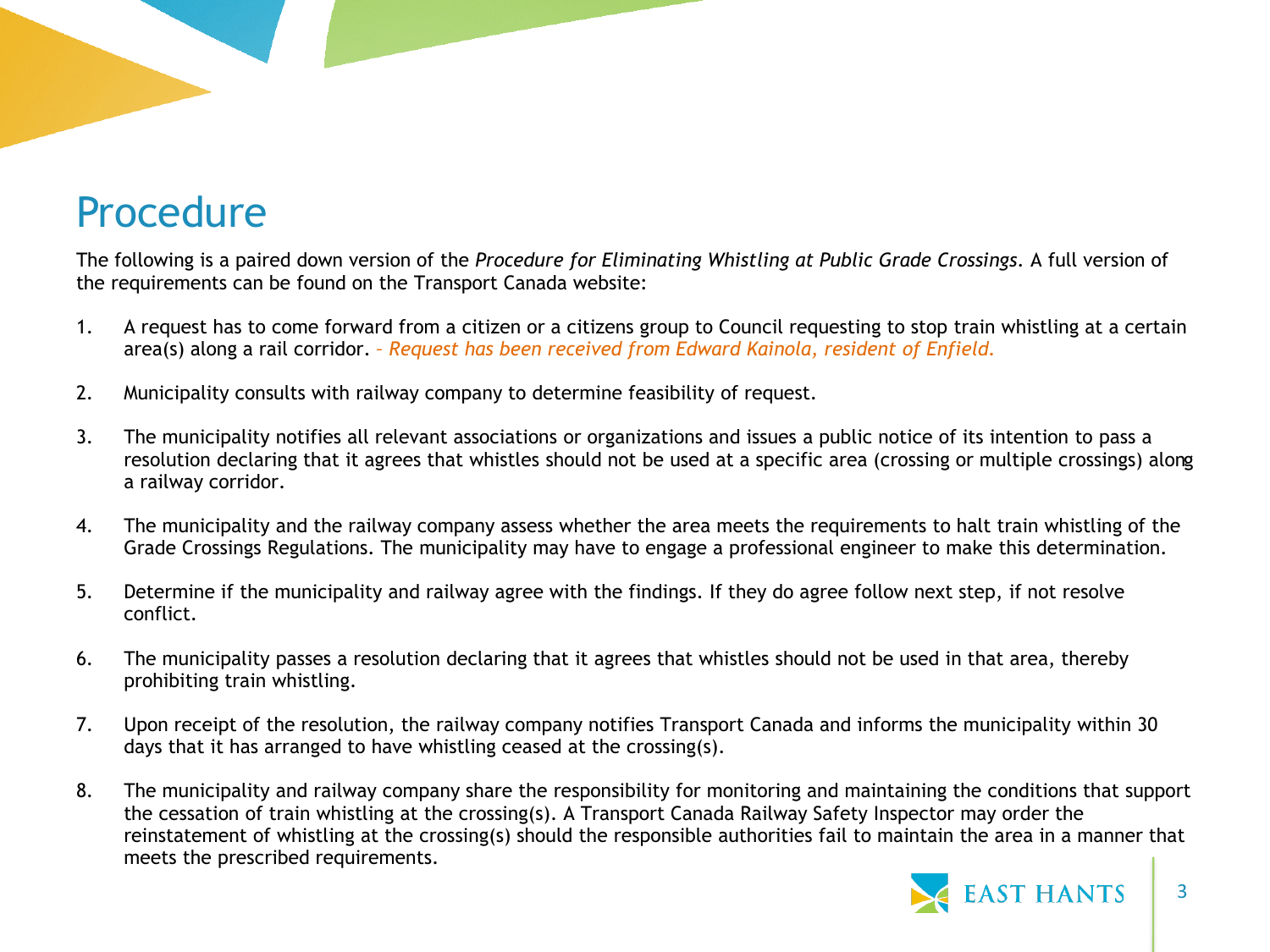# **Options**

- Planning Advisory Committee have two options in response to the request from Mr. Kainola:
- a. Recommend to Council to proceed with the *Procedure for Eliminating Whistling at Public Grade Crossings. C*osts related to the procedure are the responsibility of the Municipality.
- b. Recommend to Council not to proceed with the elimination of the train whistle at the Enfield crossing and to provide Mr. Kainola with a letter from Council indicating their decision.

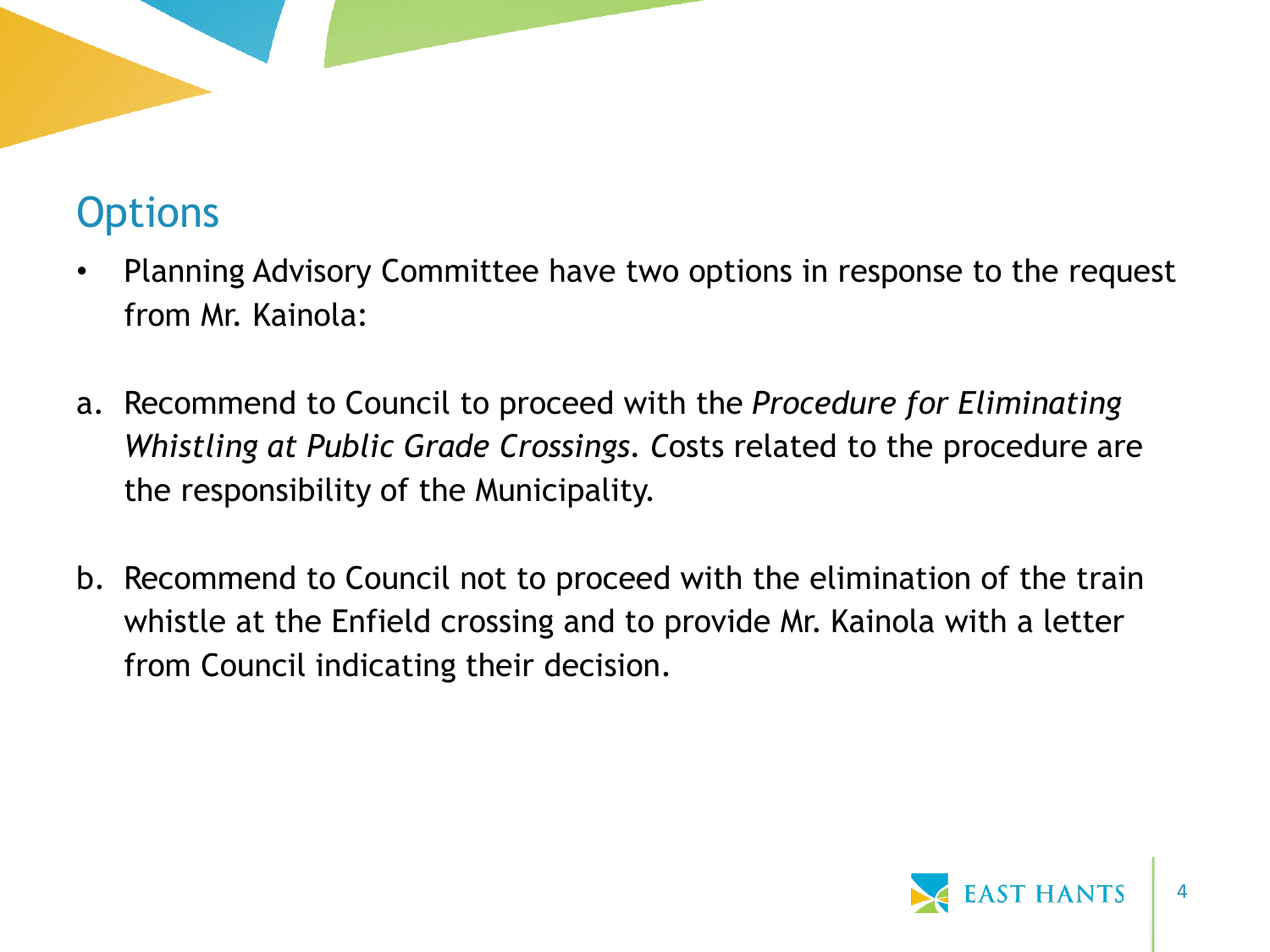# **Conclusion**

- Information has been provided to Planning Advisory Committee on the procedure that is to be followed for the elimination of train whistles at public grade crossings.
- If Council wishes to initiate the procedure then a motion should be passed directing staff to proceed with the *Procedure for Eliminating Whistling at Public Grade Crossings.*

*Draft motions:* 

- *Planning Advisory Committee recommends that Council:* 
	- *proceed with the Procedure for Eliminating Whistling at Public Grade Crossings. Costs related to the procedure is the responsibility of the Municipality.*

#### Or

- *Planning Advisory Committee recommends that Council:* 
	- *not to proceed with the elimination of the train whistle at the Enfield crossing and to provide Mr. Kainola with a letter from Council indicating their decision.*